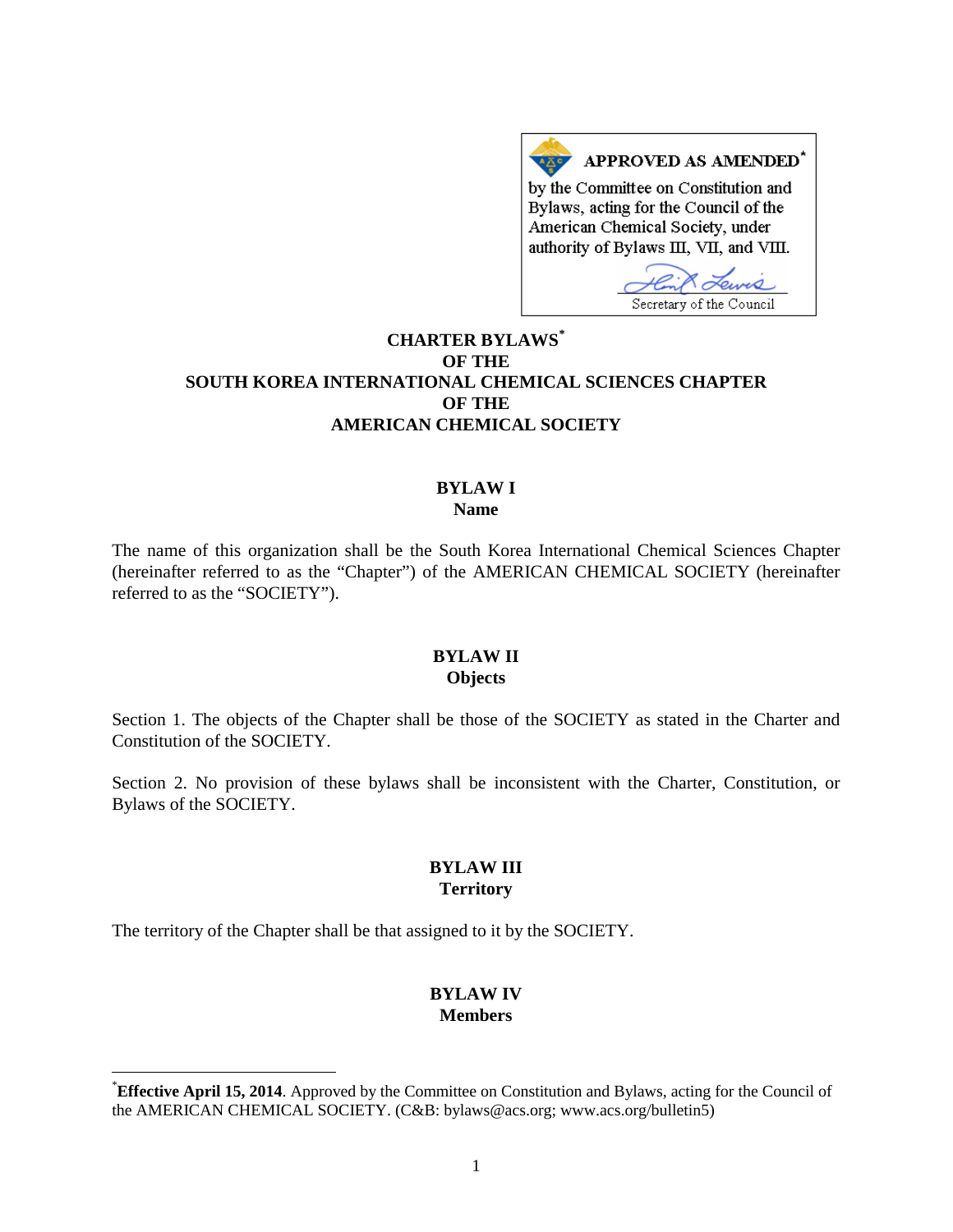Section 1. The rolls of the Chapter shall include those MEMBERS and STUDENT MEMBERS of the SOCIETY residing within the territory of the Chapter who have indicated in writing their intention to participate in the activities of the Chapter.

Section 2. Association with the Chapter shall continue until the MEMBER or STUDENT MEMBER ceases membership in the SOCIETY, permanently leaves the territory of the Chapter, resigns in writing from the Chapter, or is in arrears for assessed Chapter dues for a period of six months.

Section 3. A MEMBER or STUDENT MEMBER of the Chapter may, at the same time, be a member of a Local Section of the SOCIETY.

## **BYLAW V Organization**

Section 1. The officers of the Chapter shall be a Chair, Chair-Elect, Secretary, and Treasurer. The offices of Secretary and of Treasurer may be held by the same person.

Section 2. The Chapter shall establish an Executive Committee. The Executive Committee shall consist of the officers of the Chapter and the Immediate Past Chair.

# **BYLAW VI Manner of Election and Terms of Office**

Section 1. The officers of the Chapter shall be elected by the members, shall take office on January 1, and shall hold office for one year, or until their successors qualify. Upon completion of the Chair's term of office, the Chair-Elect shall succeed to the office of Chair.

Section 2. In the event of a vacancy in the office of Chair, the Chair-Elect shall assume the added duties of the Chair for the unexpired term. All other vacancies shall be filled by the Executive Committee from among the MEMBERS by interim appointment for the period up to the next annual election, at which time the Chapter shall choose a MEMBER to complete the unexpired term, if any. In the event the office of Chair-Elect is filled by such interim appointment, the Chapter shall elect both a Chair and a Chair-Elect at its annual election.

Section 3. The Chair shall appoint a Nominating Committee consisting of a Chair and two or more members not later than September of each year. Not more than one member of the Executive Committee may be a member of the Nominating Committee.

Section 4. The Nominating Committee shall nominate one or more MEMBERS for each elective position for which a vacancy will occur and shall make a report at a regular meeting of the Chapter. With the exception of the Chair and Chair-Elect, the incumbent of any elective position may be renominated. After the report of the Committee, nominations may be received from the floor or by petition. Only nominees who have agreed to serve may be named on the ballot.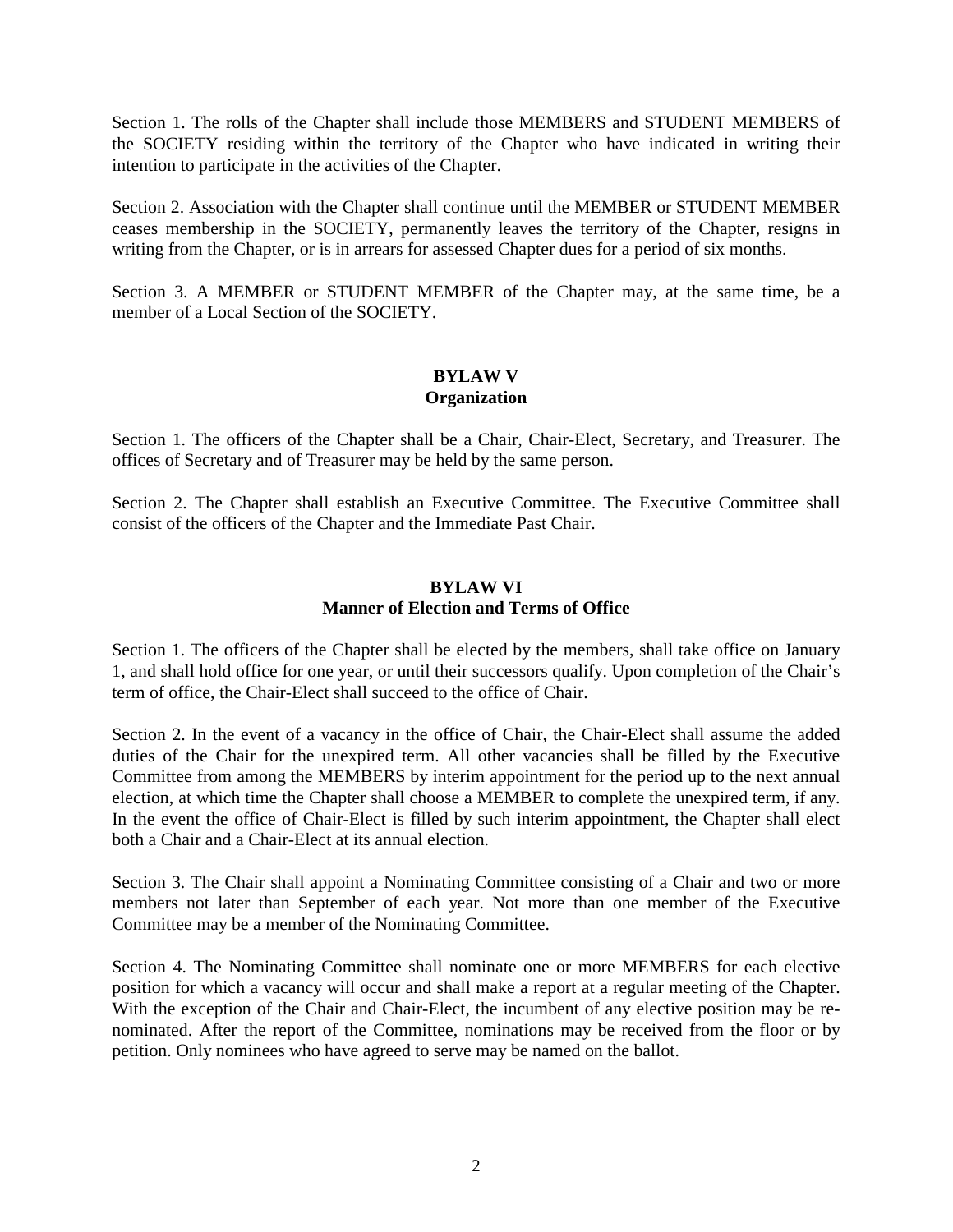Section 5. At the discretion of the Executive Committee, the election of officers shall be conducted either by ballot at a regular meeting subsequent to the meeting at which nominations were closed or by ballot distributed to all members.

Section 6. The Executive Committee shall specify procedures for voting. The specified procedures shall meet SOCIETY requirements for (1) fair balloting that is open to all eligible members of the Chapter, (2) anonymity, (3) protection against fraudulent balloting, (4) ballot archiving, and (5) the timely reporting and archiving of balloting results.

Section 7. The Secretary, or other designated officer of the Chapter, shall prepare an election ballot on which shall appear the names of all nominees, in order chosen by lot.

Section 8. No less than four weeks must be provided between the date of distribution of ballots to the members and the deadline for their return to the Secretary or other designated officer of the Chapter.

Section 9. The Chair shall appoint as Tellers two or more members who are neither candidates for office nor members of the Executive Committee.

Section 10. The Secretary, or other designated officer of the Chapter, shall verify the validity of all ballots received by the deadline. The Secretary shall transmit all ballots to the Tellers.

Section 11. The Tellers shall count the ballots, and shall tally the votes. Ballots that violate specified voting procedures shall be rejected in whole or in part, depending on the extent of the violation(s). The vote tally, including the number of rejected and invalidated ballots shall be reported to the Chair. All ballots shall be returned to the Secretary.

Section 12. In case of a tie vote for any elective position, the Executive Committee shall select from among the tied candidates.

Section 13. The Chair shall inform all candidates of the election results and shall arrange for transmitting this information to all members of the Chapter.

Section 14. The Secretary shall retain all ballots for at least ninety days after either the announcement of the results to the membership or until any disputes have been resolved, whichever is later.

Section 15. Elections shall be completed and the results certified to the Executive Director of the SOCIETY by December 1 of each year.

### **BYLAW VII Recall of Elected Officials**

Section 1. The elected officials of the Chapter (officers or elected Executive Committee members) are subject to recall for neglect of duties or conduct injurious to the SOCIETY.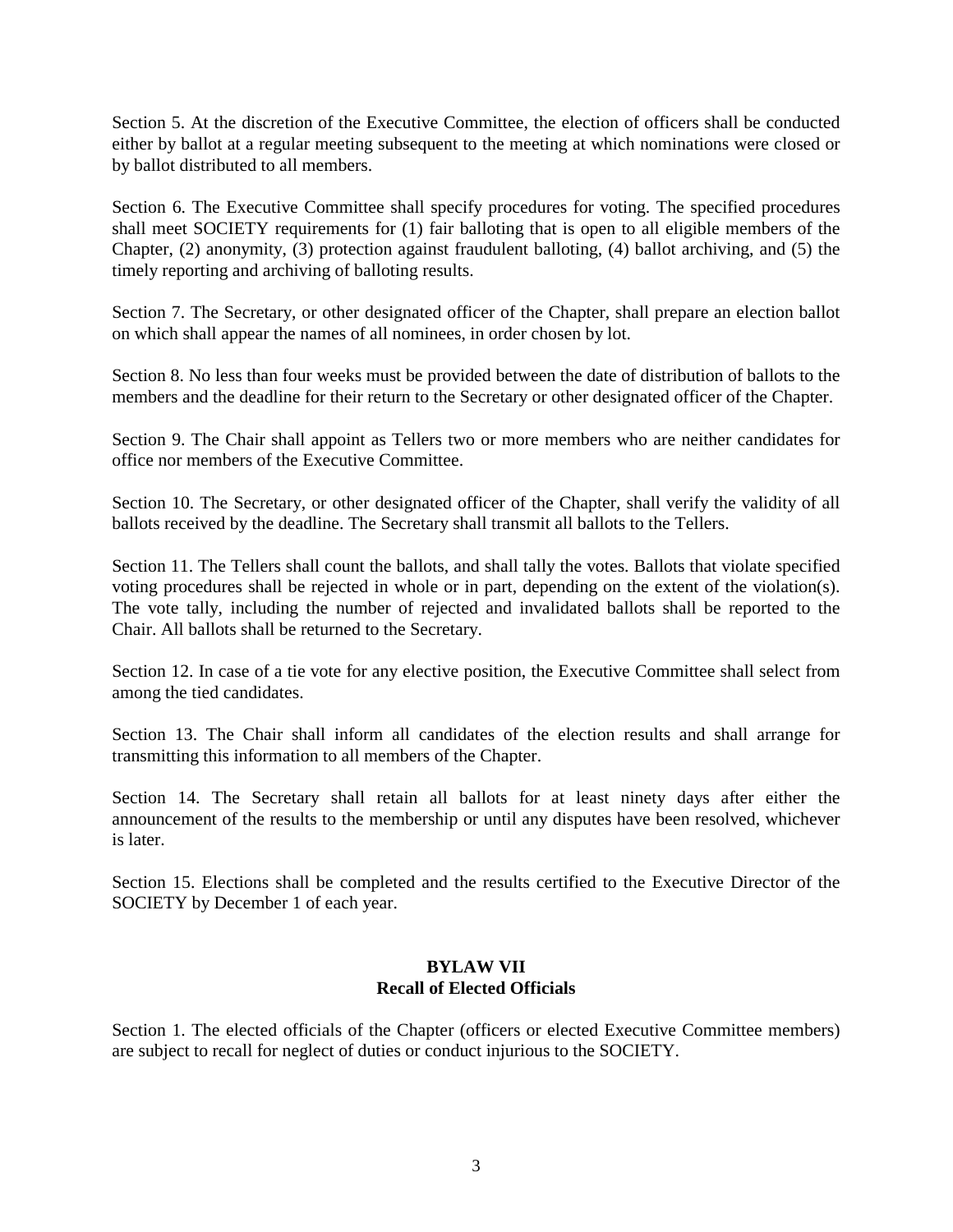Section 2. The recall of an official shall be initiated when a signed petition, indicating in writing the specific charges and reasonable substantiating evidence, is submitted to the Chair from at least five voting members of the Chapter. In the event the Chair is the official in question, the Chair-Elect shall receive the petition and shall assume the duties of the office of Chair with respect to this issue until the issue is resolved.

Section 3. The Chair shall without delay determine that the petitioners are aware of the gravity of their actions and the procedures to be followed. The Chair shall seek an alternate resolution to the problem and a withdrawal of the petition at this time. In the absence of a resolution to the problem, the Chair shall present the issue to the Executive Committee as a new business item at the next Executive Committee meeting.

- a. The Executive Committee shall promptly continue the recall process or dismiss the petition as ill-founded or find an alternative solution to the problem. The Chair shall promptly inform the petitioners and the official of the decision of the Executive Committee.
- b. If the proceedings continue, the Chair shall assign the duties of the official to another qualified member of the Chapter until the issue is resolved.
- c. If the proceedings continue, the official shall be offered an opportunity to answer the allegations in the petition before the Executive Committee.

Every reasonable effort shall be made to contact the official throughout this procedure. That effort shall include a certified letter to the last known address on the official SOCIETY membership rolls. Upon notification, the official shall have thirty days to make a written response to the allegations. The Executive Committee shall decide whether to proceed after studying the official's response. The Chair shall inform the official and the petitioners of the decision of the Executive Committee.

If no contact with the official can be made after a reasonable effort, the Executive Committee may remove the official in question with a two-thirds vote of the remaining members of the Executive Committee.

- d. If the proceedings continue, the official shall choose one of the following options:
	- (1) The official may resign.
	- (2) The official may request a recall vote in the same manner as the original election, which must be consistent with the Chapter bylaws. The voting membership shall be informed, through brief written statements prepared by the Executive Committee and the official, of the issues involved with the recall vote. Both statements shall be given to the voting membership before the vote is taken.
	- (3) The official may request a hearing and a recall vote by the remaining members of the Executive Committee. A two-thirds (2/3) vote of the remaining members of the Executive Committee shall be required to recall the official.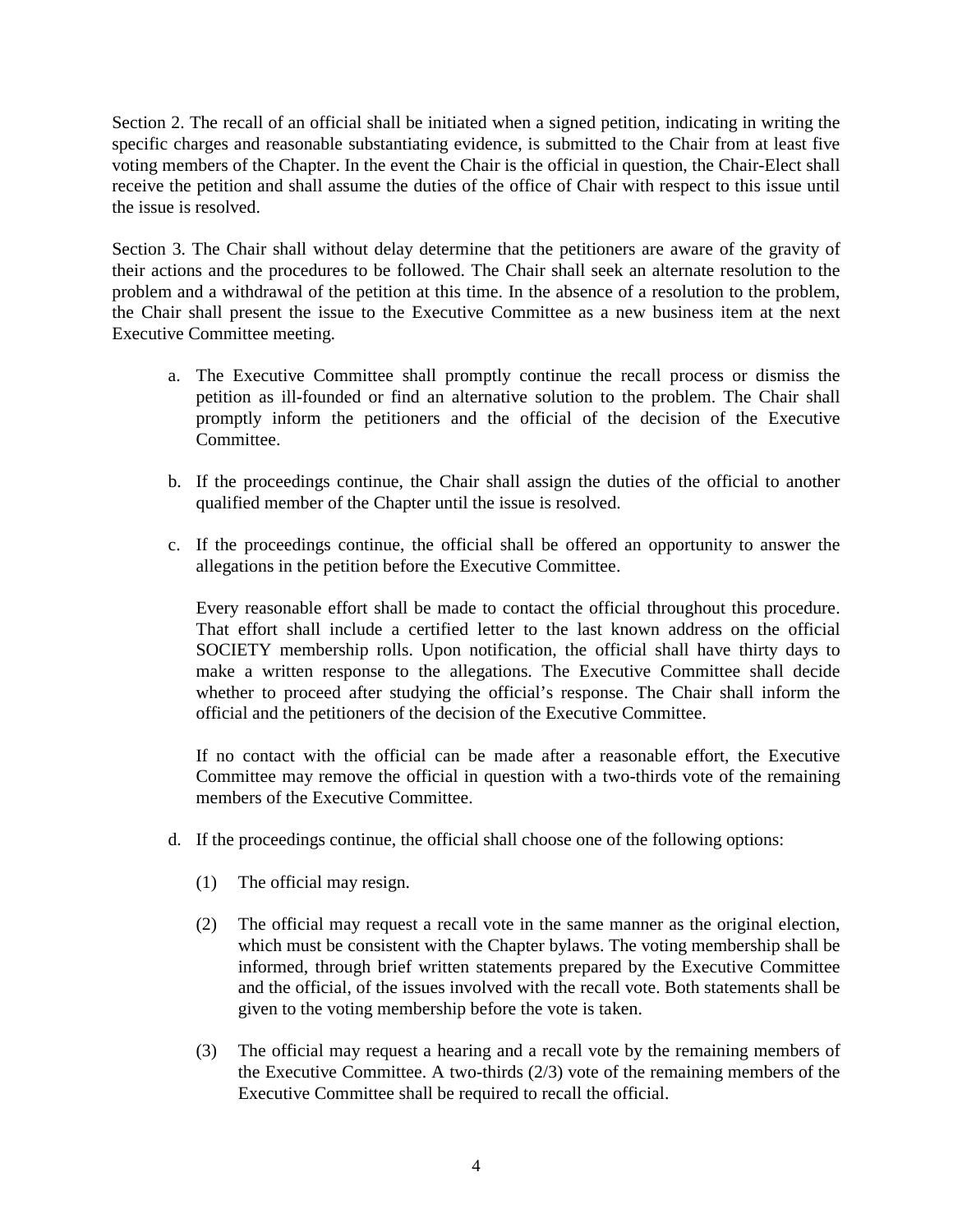(4) The official may choose not to respond and thus forfeit the position.

Section 4. The vacancy provisions of these bylaws shall be used to fill a vacancy caused by a recall process. The membership of the Chapter and the Executive Director of the SOCIETY shall be informed of the results of the recall process and the replacement of the official.

### **BYLAW VIII Duties of Officers and Executive Committee**

Section 1. The duties of the officers shall be those customarily performed by such officers, together with those responsibilities prescribed by the Constitution and Bylaws of the SOCIETY and by these bylaws and such other duties as may be assigned by the Executive Committee.

Section 2. The Chair of the Chapter shall serve as Chair of the Executive Committee and shall appoint members to all committees authorized in these bylaws or by the Executive Committee. By April 1 of each year the Chair of the Chapter shall send to the Executive Director of the SOCIETY a complete roster of the Chapter.

Section 3. The Executive Committee shall be the governing body of the Chapter and shall have full power to conduct, manage, and direct the business and affairs of the Chapter in accordance with the Constitution and Bylaws of the SOCIETY and these bylaws.

Section 4. The Secretary of the Chapter shall prepare an annual report to be submitted by April 1 of each year to the Executive Director of the SOCIETY.

#### **BYLAW IX Committees**

The Executive Committee shall establish committees as necessary for the proper operation of the Chapter.

# **BYLAW X Meetings**

Section 1. The Chapter shall hold regular business meetings at places and times designated by the Executive Committee.

Section 2. The Chapter may hold special meetings at the call of the Executive Committee or at the written request of 10 members of the Chapter. The notices of special meetings shall state the exact nature of the business to be considered and no other business shall be transacted at such meetings.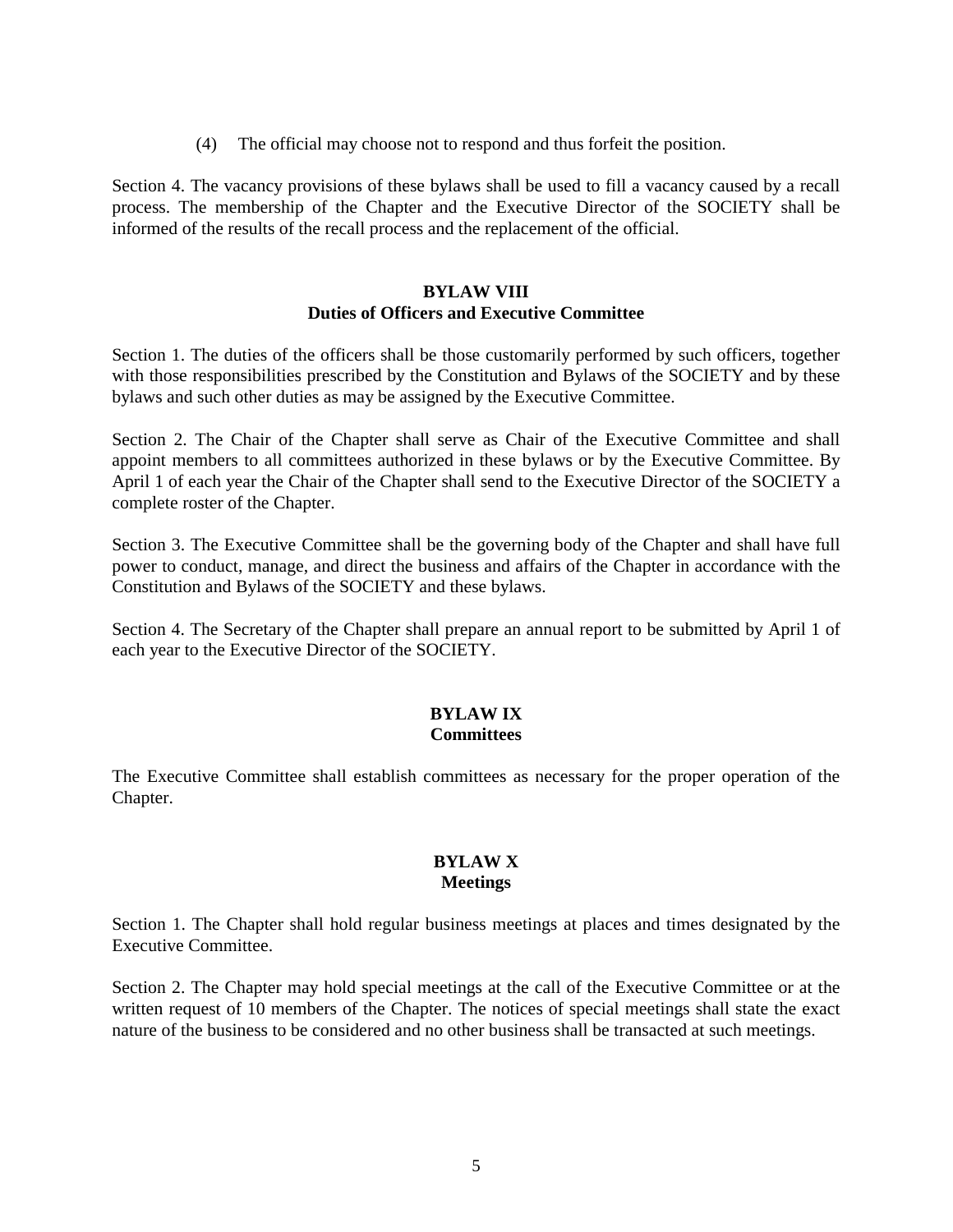Section 3. Due notice of all business and technical meetings shall be distributed to each member of the Chapter. A quorum for transaction of business at a Chapter meeting shall consist of 10 members of the Chapter. No business shall be transacted in the absence of a quorum.

Section 4. The Executive Committee shall meet upon due notice to its members at the call of the Chair, or at the request of a majority of the members of the Committee. In the absence of a quorum, which shall be a majority of the members of the Executive Committee, called meetings of the Executive Committee shall adjourn to a date.

### **BYLAW XI Political Activity; SOCIETY's Interests; Open Activities**

Section 1. The Chapter and its officers, as representatives of the Chapter, shall not engage in political activity, including lobbying.

Section 2. The Chapter and its officers, as representatives of the Chapter, shall avoid any activities that may adversely affect the interests and/or public or professional image of the SOCIETY.

Section 3. The Chapter and its officers shall assure that all activities of the Chapter are open to all members of the SOCIETY.

### **BYLAW XII Finances**

Section 1. All members of the Chapter may be assessed such annual Chapter dues as may be set by the Executive Committee, to be expended for the Chapter's purposes in harmony with the objects of the SOCIETY.

Section 2. The Chapter shall not incur any debts, obligations or liabilities that could become binding upon the SOCIETY.

Section 3. The Chair shall prepare an annual report to be submitted by April 1 of each year to the Committee on International Activities. This report shall be submitted through the Executive Director.

#### **BYLAW XIII Amendments**

Section 1. A proposed amendment to these bylaws must first be submitted in writing to the Executive Committee. If it is approved by the Executive Committee, the Secretary shall submit the proposed amendments to the Committee on Constitution and Bylaws for review before being submitted to the membership of the Chapter. After any required changes are incorporated, and any recommended changes reviewed and accepted or rejected by a majority of the petitioners and/or